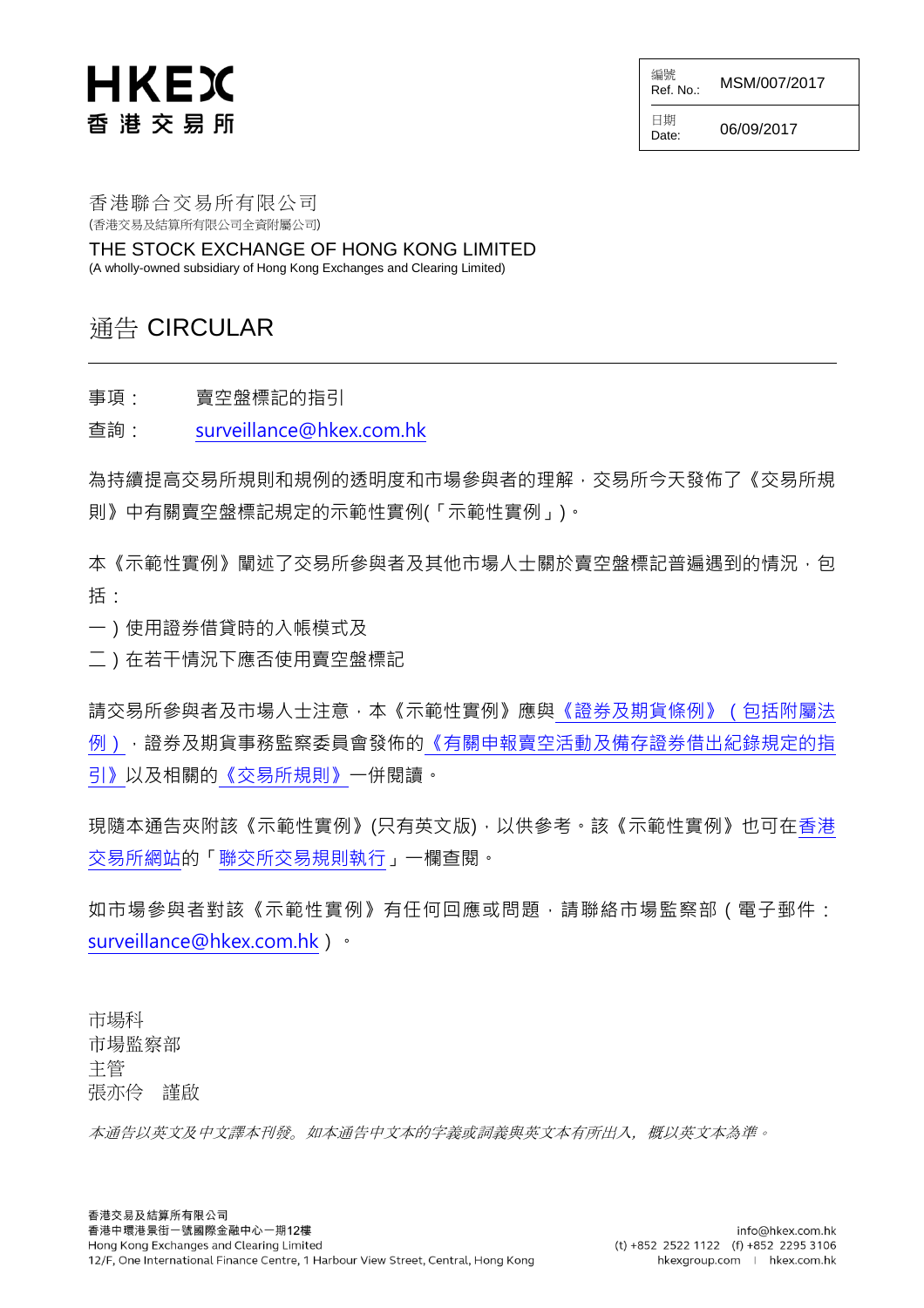**Version: September 2017**

# SEHK'S SHORT SELLING ORDER FLAGGING REQUIREMENTS

# (ILLUSTRATIVE EXAMPLES)



**Market Surveillance & Monitoring Markets Division**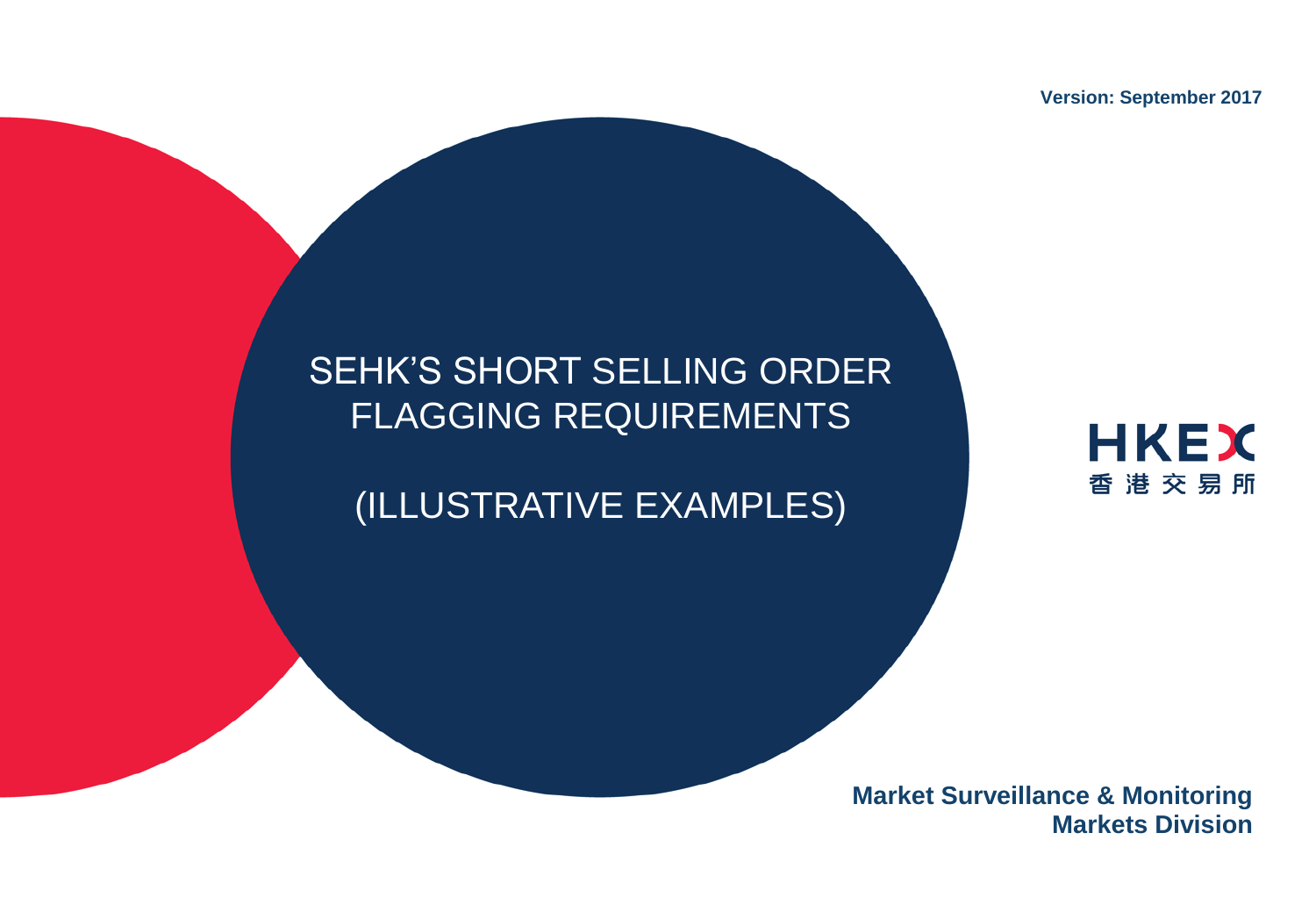#### **REMINDER**

- **1. The booking models and scenarios set out herein are intended for illustrative purposes only and are not meant to be complete or exhaustive. Exchange Participants ("EP") should carefully consider their particular circumstances when adopting these examples.**
- **2. EP should adopt its selected booking model and short selling flagging approach with consistency.**
- **3. EP should ensure compliance with [the](http://www.sfc.hk/web/EN/rules-and-standards/laws/securities-and-futures-ordinance.html) [Securities](http://www.sfc.hk/web/EN/rules-and-standards/laws/securities-and-futures-ordinance.html) [and](http://www.sfc.hk/web/EN/rules-and-standards/laws/securities-and-futures-ordinance.html) [Futures](http://www.sfc.hk/web/EN/rules-and-standards/laws/securities-and-futures-ordinance.html) [Ordinance](http://www.sfc.hk/web/EN/rules-and-standards/laws/securities-and-futures-ordinance.html) [\(and](http://www.sfc.hk/web/EN/rules-and-standards/laws/securities-and-futures-ordinance.html) [its](http://www.sfc.hk/web/EN/rules-and-standards/laws/securities-and-futures-ordinance.html) [subsidiary](http://www.sfc.hk/web/EN/rules-and-standards/laws/securities-and-futures-ordinance.html) [legislation\),](http://www.sfc.hk/web/EN/rules-and-standards/laws/securities-and-futures-ordinance.html) the SFC's [Guidance](http://www.sfc.hk/web/EN/assets/components/codes/files-current/web/guidance-note-on-short-selling-reporting-and-stock-lending-record-keeping-requirements/guidance-note-on-short-selling-reporting-and-stock-lending-record-keeping-requirements.pdf) [Note](http://www.sfc.hk/web/EN/assets/components/codes/files-current/web/guidance-note-on-short-selling-reporting-and-stock-lending-record-keeping-requirements/guidance-note-on-short-selling-reporting-and-stock-lending-record-keeping-requirements.pdf) [on](http://www.sfc.hk/web/EN/assets/components/codes/files-current/web/guidance-note-on-short-selling-reporting-and-stock-lending-record-keeping-requirements/guidance-note-on-short-selling-reporting-and-stock-lending-record-keeping-requirements.pdf) [Short](http://www.sfc.hk/web/EN/assets/components/codes/files-current/web/guidance-note-on-short-selling-reporting-and-stock-lending-record-keeping-requirements/guidance-note-on-short-selling-reporting-and-stock-lending-record-keeping-requirements.pdf) [Selling](http://www.sfc.hk/web/EN/assets/components/codes/files-current/web/guidance-note-on-short-selling-reporting-and-stock-lending-record-keeping-requirements/guidance-note-on-short-selling-reporting-and-stock-lending-record-keeping-requirements.pdf) [Reporting](http://www.sfc.hk/web/EN/assets/components/codes/files-current/web/guidance-note-on-short-selling-reporting-and-stock-lending-record-keeping-requirements/guidance-note-on-short-selling-reporting-and-stock-lending-record-keeping-requirements.pdf) [and](http://www.sfc.hk/web/EN/assets/components/codes/files-current/web/guidance-note-on-short-selling-reporting-and-stock-lending-record-keeping-requirements/guidance-note-on-short-selling-reporting-and-stock-lending-record-keeping-requirements.pdf) [Stock](http://www.sfc.hk/web/EN/assets/components/codes/files-current/web/guidance-note-on-short-selling-reporting-and-stock-lending-record-keeping-requirements/guidance-note-on-short-selling-reporting-and-stock-lending-record-keeping-requirements.pdf) [Lending](http://www.sfc.hk/web/EN/assets/components/codes/files-current/web/guidance-note-on-short-selling-reporting-and-stock-lending-record-keeping-requirements/guidance-note-on-short-selling-reporting-and-stock-lending-record-keeping-requirements.pdf) [Record](http://www.sfc.hk/web/EN/assets/components/codes/files-current/web/guidance-note-on-short-selling-reporting-and-stock-lending-record-keeping-requirements/guidance-note-on-short-selling-reporting-and-stock-lending-record-keeping-requirements.pdf) [Keeping](http://www.sfc.hk/web/EN/assets/components/codes/files-current/web/guidance-note-on-short-selling-reporting-and-stock-lending-record-keeping-requirements/guidance-note-on-short-selling-reporting-and-stock-lending-record-keeping-requirements.pdf) [Requirements](http://www.sfc.hk/web/EN/assets/components/codes/files-current/web/guidance-note-on-short-selling-reporting-and-stock-lending-record-keeping-requirements/guidance-note-on-short-selling-reporting-and-stock-lending-record-keeping-requirements.pdf) and [the](http://www.hkex.com.hk/eng/rulesreg/regulatory.htm) [Rules](http://www.hkex.com.hk/eng/rulesreg/regulatory.htm) [of](http://www.hkex.com.hk/eng/rulesreg/regulatory.htm) [SEHK](http://www.hkex.com.hk/eng/rulesreg/regulatory.htm) at all times.**
- **4. EP should consult their legal advisors if and when they are in doubt about their obligations relating to short selling flagging.**
- **5. For any feedback and enquiries relating to this document, please email: surveillance@hkex.com.hk.**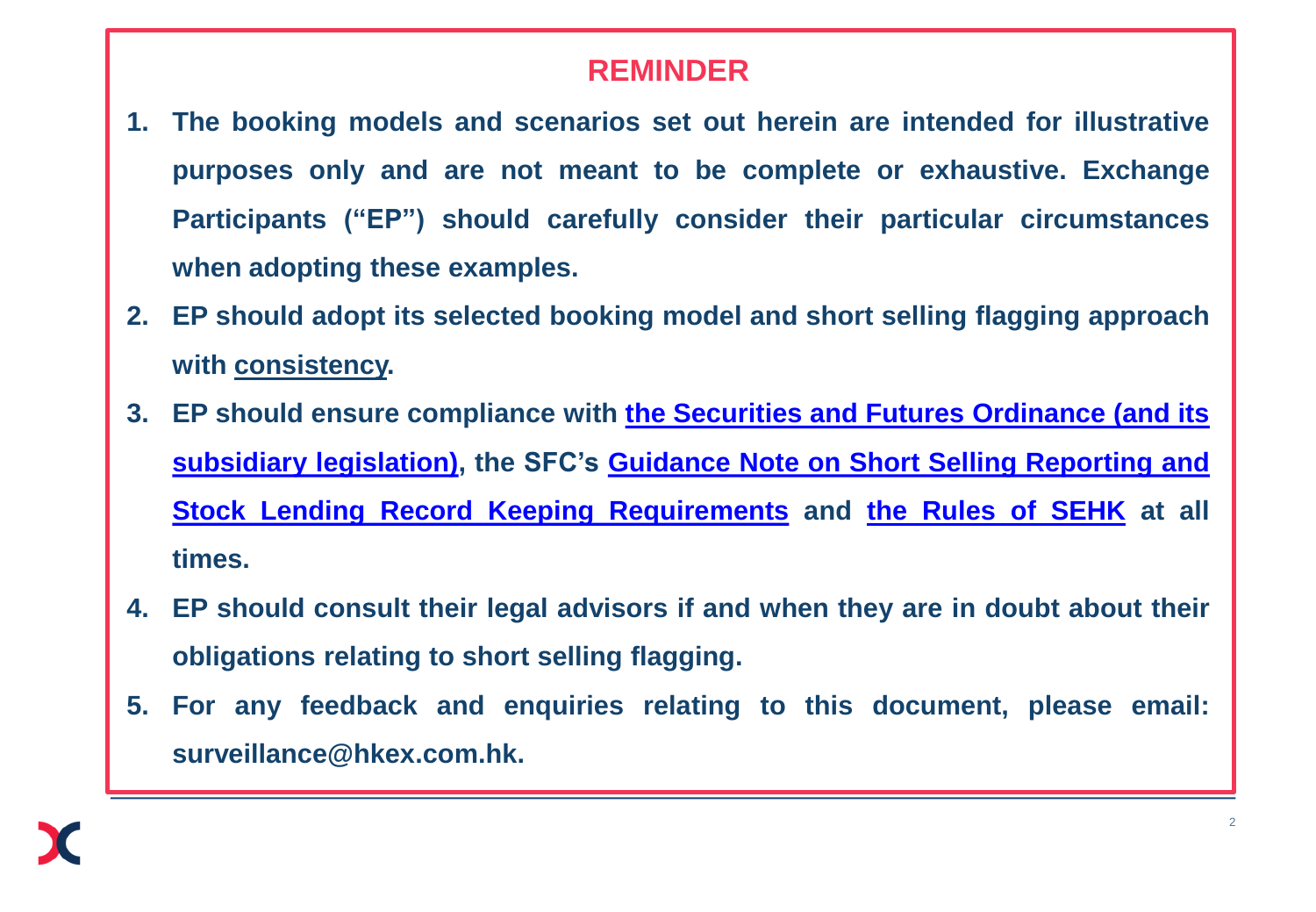#### **Contents**



**Booking Models using Stock Borrow**

- <u>Duote</u> **Based on Net Position**
- **Shares from Buy Orders are put into Inventory first**
- **Shares from Buy Orders are returned to Borrow Desk**



**Different Scenarios showing When to Flag and When not to Flag**

- **Net Position at the Time of Order Entry**
- **Change of Net Position after Order Entry**
- **Placing a More Competitive Sell Order**
- **Partial Sale**
- **Dual Counter Model for RQFII A-Share ETFs (A+B)**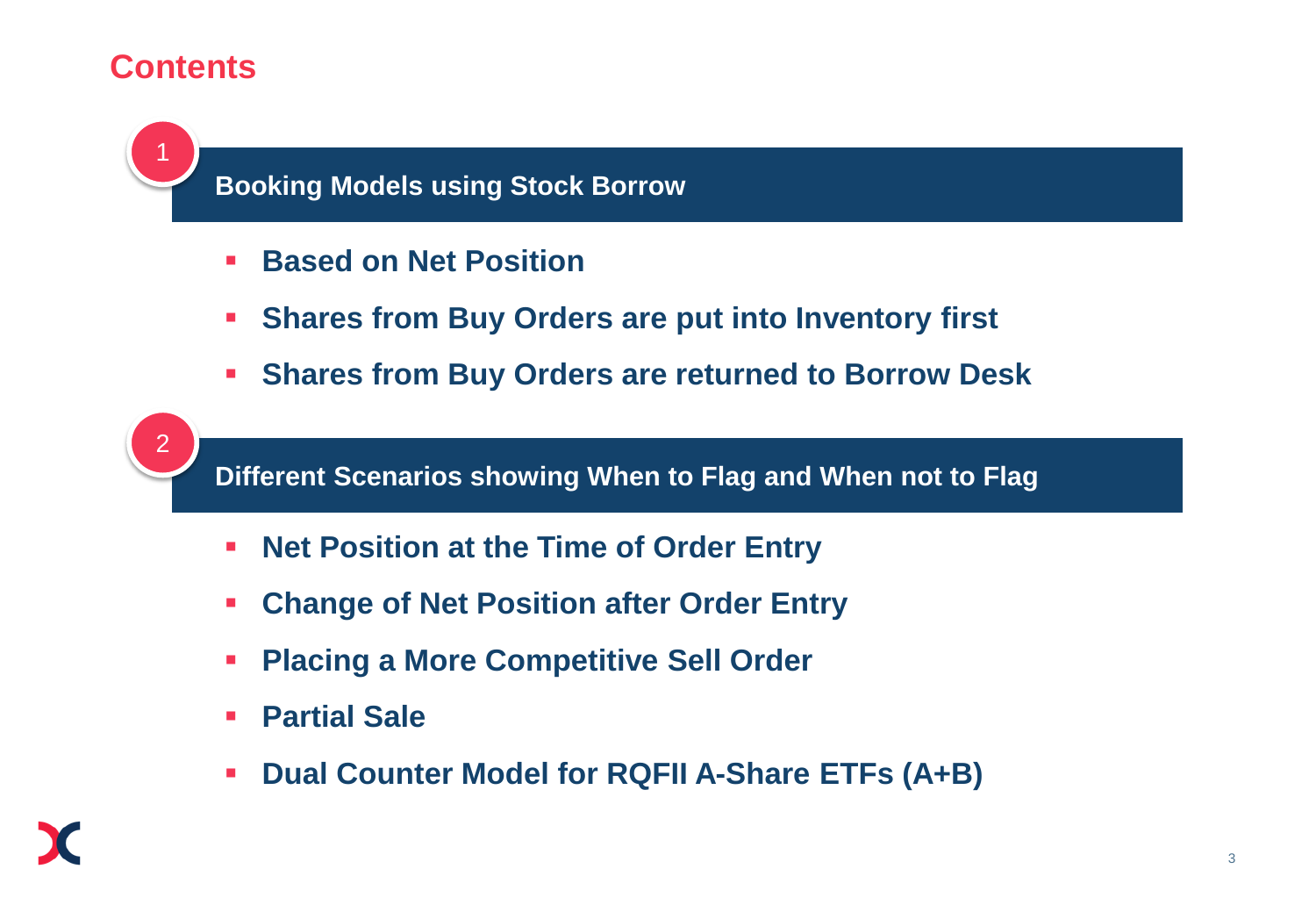#### **Contents**



**Booking Models using Stock Borrow**

- <u>Duote</u> **Based on Net Position**
- **Shares from Buy Orders are put into Inventory first**
- **Shares from Buy Orders are returned to Borrow Desk**



**Different Scenarios showing When to Flag and When not to Flag**

- **Net Position at the Time of Order Entry**
- **Change of Net Position after Order Entry**
- **Placing a More Competitive Sell Order**
- **Partial Sale**
- **Dual Counter Model for RQFII A-Share ETFs (A+B)**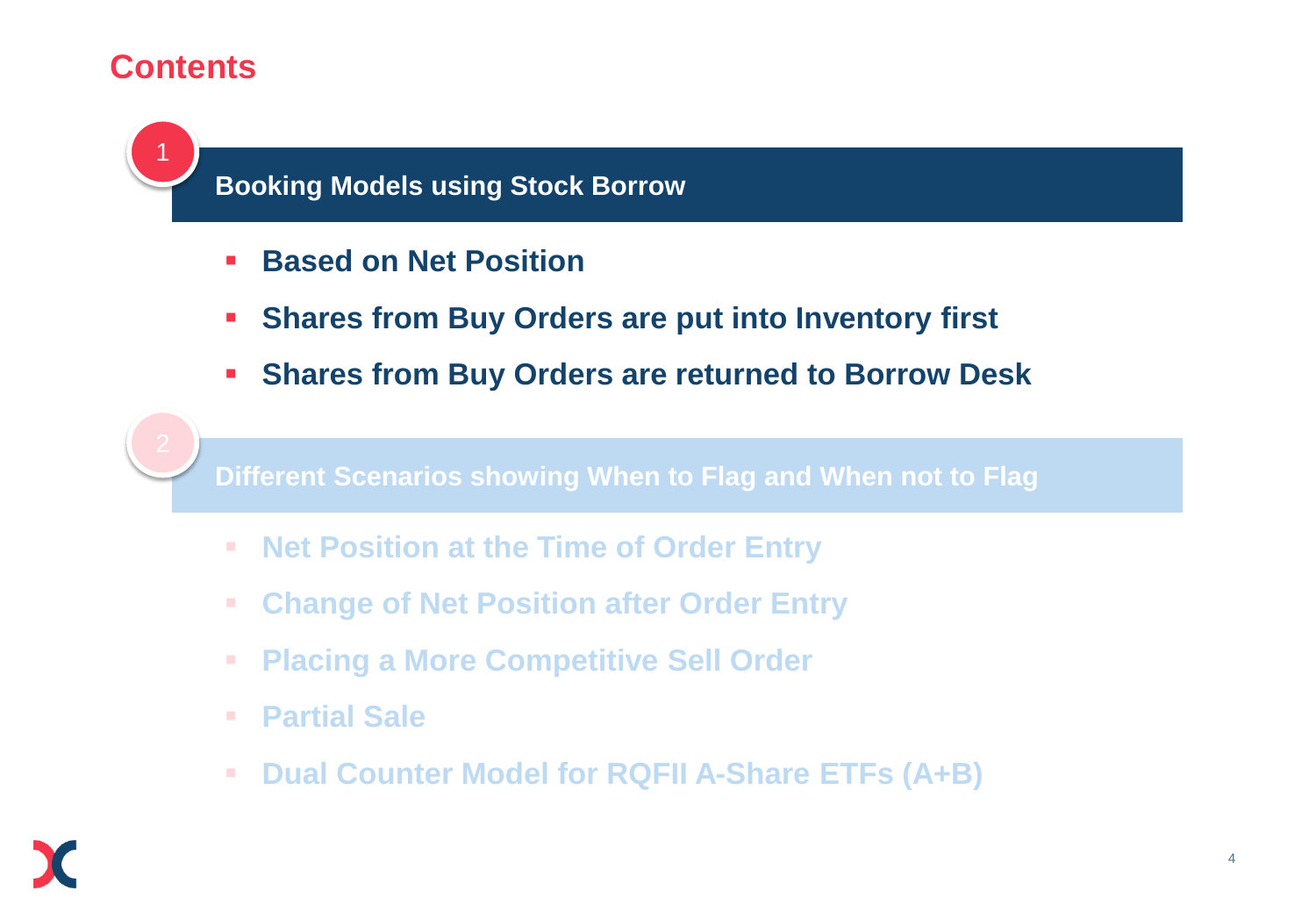## **Booking Model 1 Based on Net Position**

| <b>Order</b>   | <b>Buy/Sell</b>     | <b>Order Size</b><br>(Shares) | <b>Net</b><br><b>Position</b> | <b>Flagging</b><br>(Net Position <0,<br><b>Short Sell)</b> |
|----------------|---------------------|-------------------------------|-------------------------------|------------------------------------------------------------|
| $\overline{0}$ | <b>Stock Borrow</b> | 10,000                        | $\overline{0}$                | N/A                                                        |
| 1              | <b>Sell</b>         | $-10,000$                     | $-10,000$                     | <b>Short Sell</b>                                          |
| $\mathcal{P}$  | <b>Buy</b>          | 8,000                         | $-2,000$                      | N/A                                                        |
| 3              | <b>Sell</b>         | $-5,000$                      | $-7,000$                      | <b>Short Sell</b>                                          |
| $\overline{4}$ | <b>Buy</b>          | 6,000                         | $-1,000$                      | N/A                                                        |
| 5              | <b>Sell</b>         | $-5,000$                      | $-6,000$                      | <b>Short Sell</b>                                          |

- **Borrowed 10,000 shares at Time 0.**
- **When Net Position is negative, all sell orders are short selling.**
- **Orders 3 and 5 are tagged as short sell.**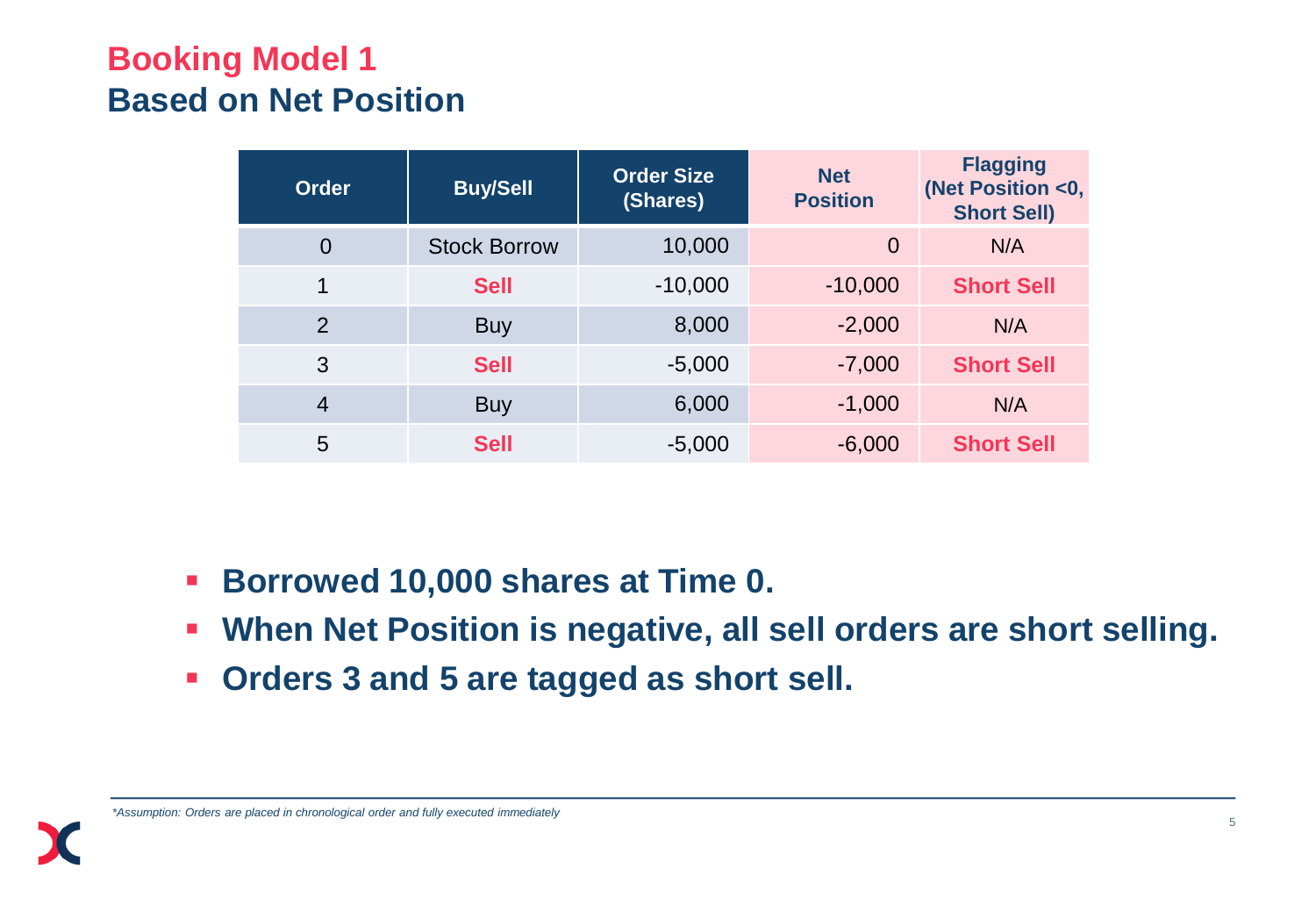## **Booking Model 2 Shares from Buy Orders are put into Inventory first**

| <b>Order</b>   | <b>Buy/Sell</b>     | <b>Order Size</b><br>(Shares) | <b>Inventory</b><br><b>Position</b> | <b>Flagging</b><br>(Only Using<br><b>Inventory</b><br>to Sell) |
|----------------|---------------------|-------------------------------|-------------------------------------|----------------------------------------------------------------|
| $\overline{0}$ | <b>Stock Borrow</b> | 10,000                        | $\overline{0}$                      | N/A                                                            |
| $\mathbf 1$    | <b>Sell</b>         | $-10,000$                     | $\overline{0}$                      | <b>Short Sell</b>                                              |
| $\overline{2}$ | <b>Buy</b>          | 8,000                         | 8,000                               | N/A                                                            |
| 3              | <b>Sell</b>         | $-5,000$                      | 3,000                               | <b>Long Sell</b>                                               |
| $\overline{4}$ | <b>Buy</b>          | 6,000                         | 9,000                               | N/A                                                            |
| 5              | <b>Sell</b>         | $-5,000$                      | 4,000                               | <b>Long Sell</b>                                               |

- **Borrowed 10,000 shares at Time 0.**
- **Shares from buy orders are put into Inventory.**
- **When Inventory Position is positive and larger than sell orders, sell orders are placed as long sell.**
- **Orders 3 and 5 are long sell.**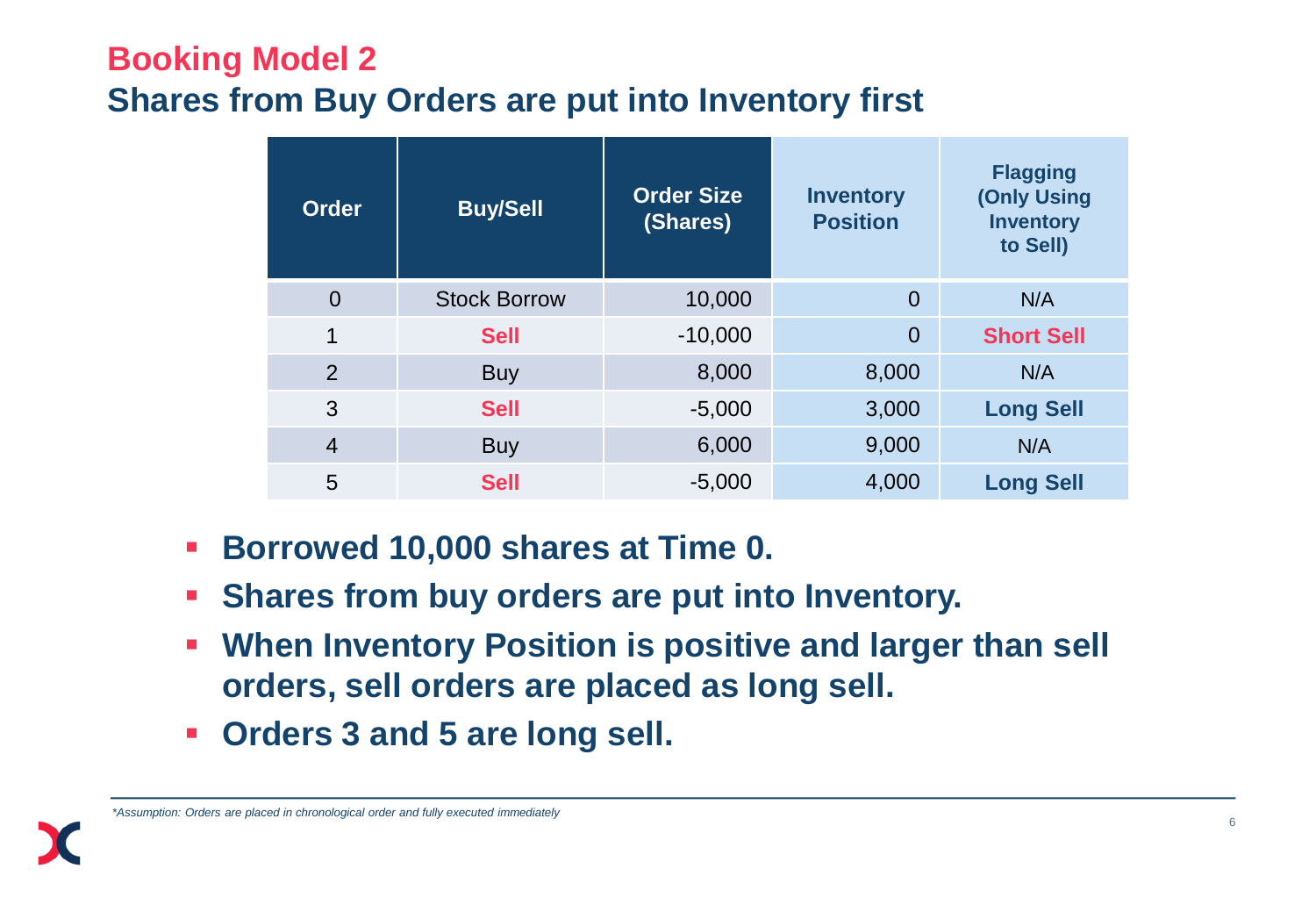#### **Booking Model 3 Shares from Buy Orders are returned to Borrow Desk**

| <b>Order</b>   | <b>Buy/Sell</b>     | <b>Order Size</b><br>(Shares) | <b>Residual</b><br><b>Borrowing</b><br><b>Inventory</b><br>(Shares) | <b>Flagging</b><br>(Only Using<br><b>Stock Borrow</b><br>to Sell) |
|----------------|---------------------|-------------------------------|---------------------------------------------------------------------|-------------------------------------------------------------------|
| $\overline{0}$ | <b>Stock Borrow</b> | 10,000                        | 10,000                                                              | N/A                                                               |
| 1              | <b>Sell</b>         | $-10,000$                     | $\bf{0}$                                                            | <b>Short Sell</b>                                                 |
| 2              | <b>Buy</b>          | 8,000                         | 8,000                                                               | N/A                                                               |
| 3              | <b>Sell</b>         | $-5,000$                      | 3,000                                                               | <b>Short Sell</b>                                                 |
| 4              | <b>Buy</b>          | 6,000                         | 9,000                                                               | N/A                                                               |
| 5              | <b>Sell</b>         | $-5,000$                      | 4,000                                                               | <b>Short Sell</b>                                                 |

- **Borrowed 10,000 shares at Time 0.**
- **Shares from buy orders are returned to Borrow Desk first. Shares for subsequent sell orders will be borrowed from the Residual Borrowing Inventory. All sell orders are short selling.**
- **Orders 3 and 5 are tagged as short sell.**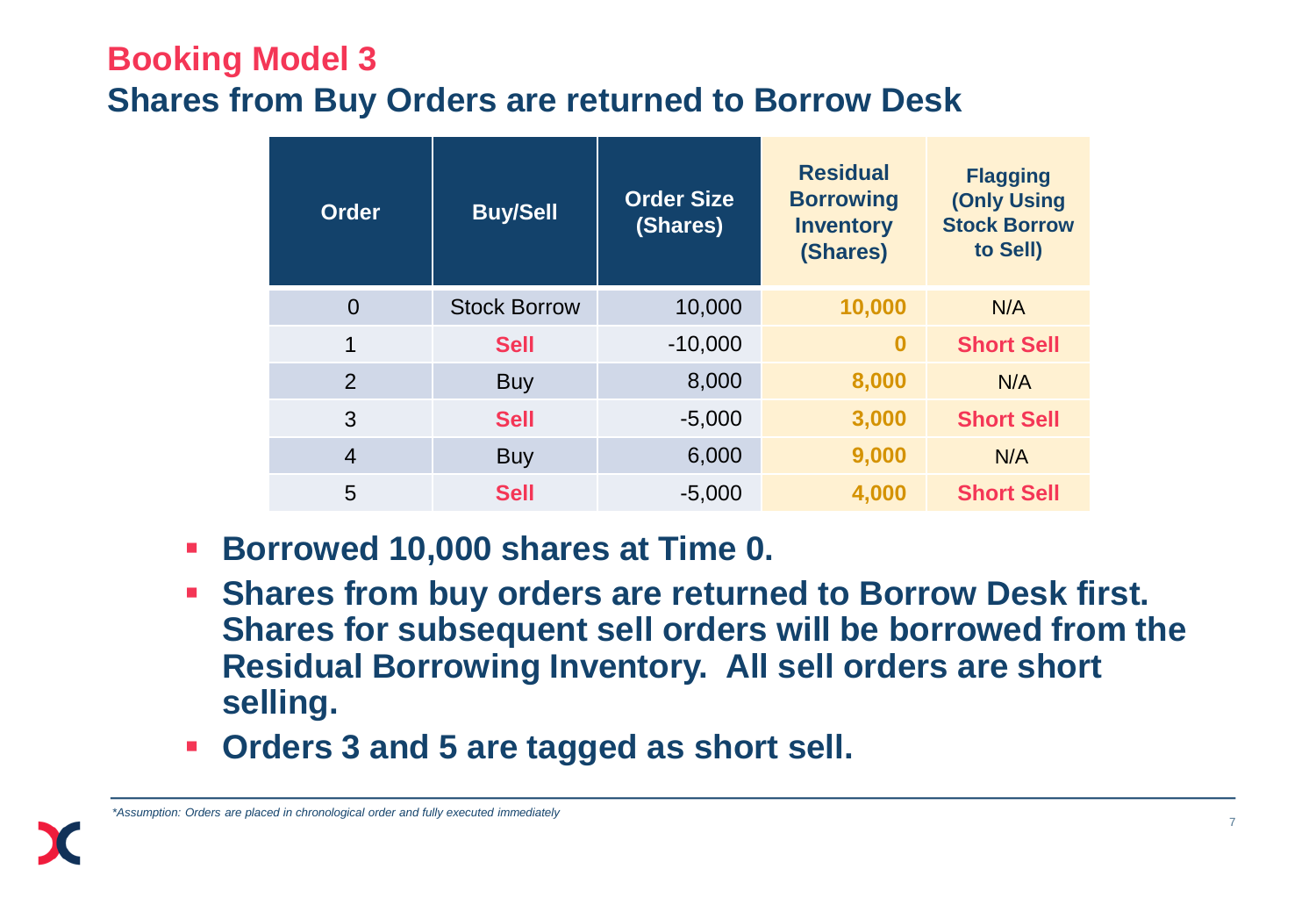### **Different Booking Models**

|                |                     | <b>Model 1</b>                |                               | <b>Model 2</b>                                                        |                                     | <b>Model 3</b>                                   |                                                                     |                                                                      |
|----------------|---------------------|-------------------------------|-------------------------------|-----------------------------------------------------------------------|-------------------------------------|--------------------------------------------------|---------------------------------------------------------------------|----------------------------------------------------------------------|
| <b>Order</b>   | <b>Buy/Sell</b>     | <b>Order Size</b><br>(Shares) | <b>Net</b><br><b>Position</b> | <b>Net Position</b><br>$<$ 0, Sell<br>$Orders =$<br><b>Short Sell</b> | <b>Inventory</b><br><b>Position</b> | <b>Only Using</b><br><b>Inventory</b><br>to Sell | <b>Residual</b><br><b>Borrowing</b><br><b>Inventory</b><br>(Shares) | <b>Only Using</b><br><b>Stock</b><br><b>Borrow to</b><br><b>Sell</b> |
| $\overline{0}$ | <b>Stock Borrow</b> | 10,000                        | $\mathbf{0}$                  | N/A                                                                   | $\mathbf{0}$                        | N/A                                              | 10,000                                                              | N/A                                                                  |
| 1              | <b>Sell</b>         | $-10,000$                     | $-10,000$                     | <b>Short Sell</b>                                                     | $\bf{0}$                            | <b>Short Sell</b>                                | $\overline{\mathbf{0}}$                                             | <b>Short Sell</b>                                                    |
| 2              | <b>Buy</b>          | 8,000                         | $-2,000$                      | N/A                                                                   | 8,000                               | N/A                                              | 8,000                                                               | N/A                                                                  |
| 3              | <b>Sell</b>         | $-5,000$                      | $-7,000$                      | <b>Short Sell</b>                                                     | 3,000                               | <b>Long Sell</b>                                 | 3,000                                                               | <b>Short Sell</b>                                                    |
| $\overline{4}$ | <b>Buy</b>          | 6,000                         | $-1,000$                      | N/A                                                                   | 9,000                               | N/A                                              | 9,000                                                               | N/A                                                                  |
| 5              | <b>Sell</b>         | $-5,000$                      | $-6,000$                      | <b>Short Sell</b>                                                     | 4,000                               | <b>Long Sell</b>                                 | 4,000                                                               | <b>Short Sell</b>                                                    |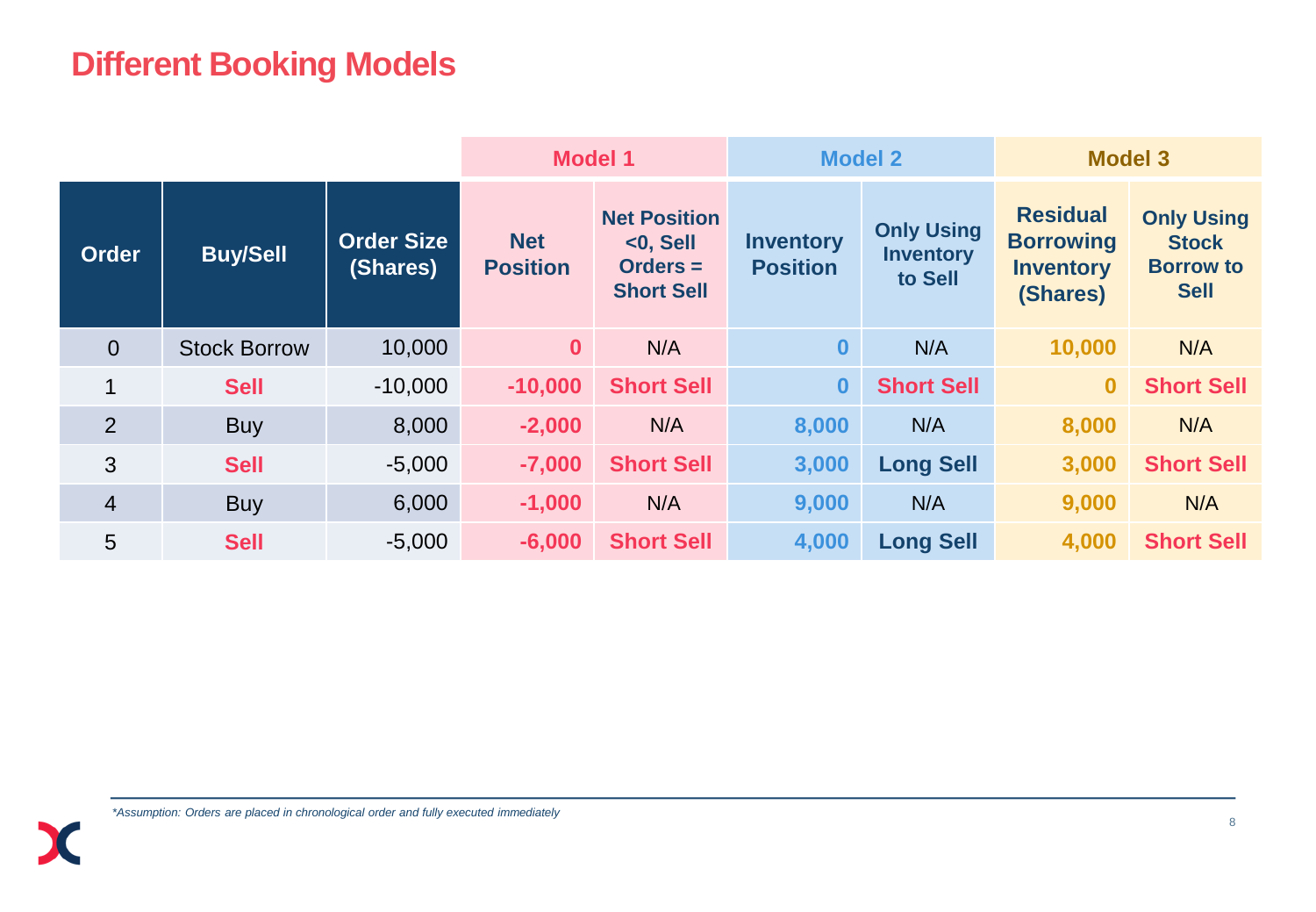#### **Contents**



**Booking Models using Stock Borrow**

- <u>overview</u> **Based on Net Position**
- **Shares from Buy Orders are put into Inventory first**
- **Shares from Buy Orders are returned to Borrow Desk**



**Different Scenarios showing When to Flag and When not to Flag**

- **Net Position at the Time of Order Entry**
- **Change of Net Position after Order Entry**
- **Placing a More Competitive Sell Order**
- **Partial Sale**
- **Dual Counter Model for RQFII A-Share ETFs (A+B)**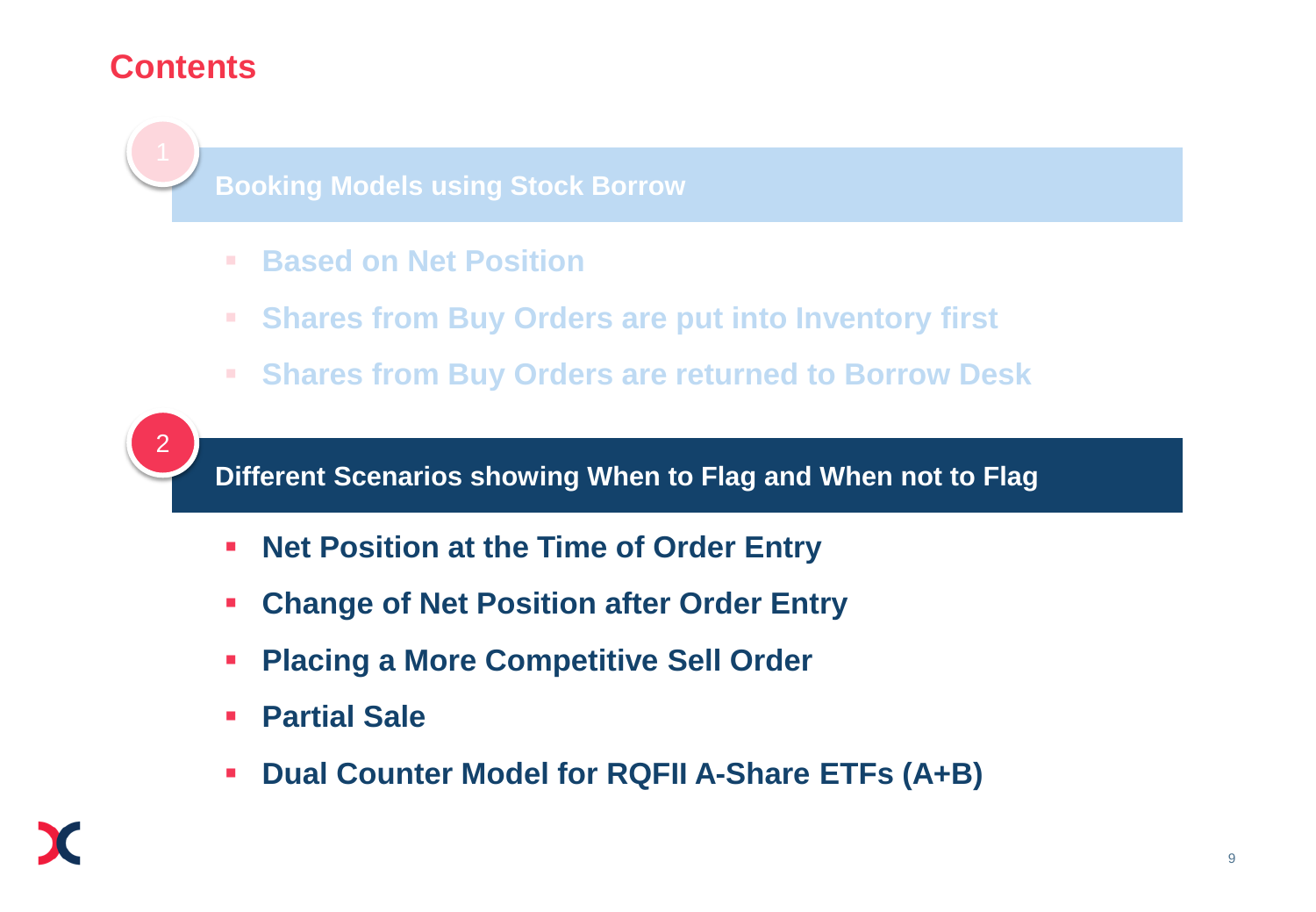## **Scenario 1 Net Position at the Time of Order Entry**

| <b>Order</b>   | <b>Buy/Sell</b> | <b>Order Size</b><br>(Shares) | <b>Net</b><br><b>Position</b> | <b>Flagging</b><br>(Net Position<0,<br><b>Short Sell)</b> |
|----------------|-----------------|-------------------------------|-------------------------------|-----------------------------------------------------------|
| 0              | -               |                               | 1,000                         | N/A                                                       |
| 1              | <b>Sell</b>     | $-500$                        | 500                           | <b>Long Sell</b>                                          |
| $\overline{2}$ | <b>Sell</b>     | $-500$                        | $\overline{0}$                | <b>Long Sell</b>                                          |
| 3              | <b>Sell</b>     | $-500$                        | $-500$                        | <b>Short Sell</b>                                         |

- **Sell order should be flagged according to the Seller's Net Position at the time of order entry.**
- **When Net Position is negative, all sell orders are flagged as short sell.**
- **Order 3 is therefore flagged as short sell.**

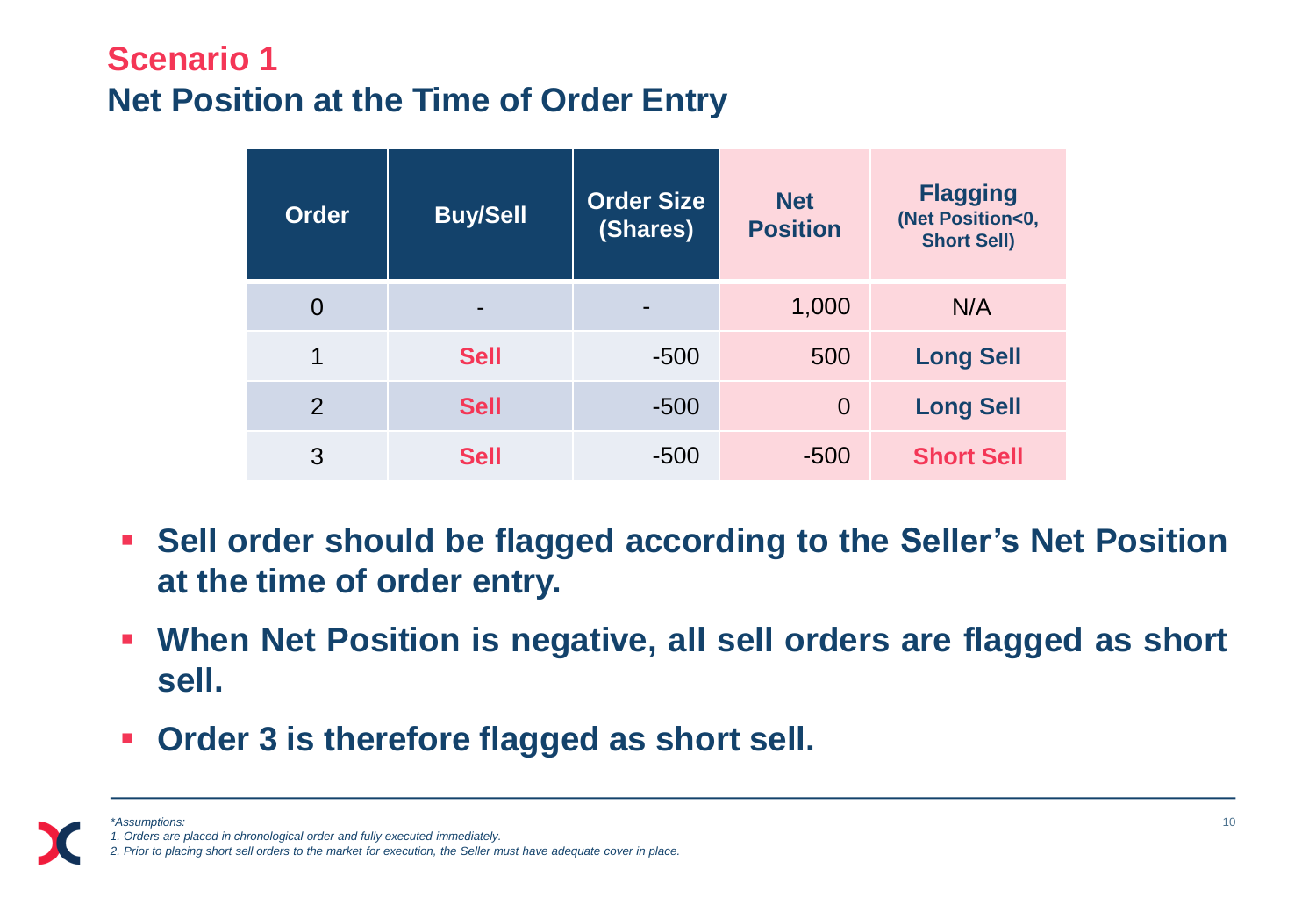#### **Scenario 2 Change of Net Position after Order Entry**

| Order / Trade<br><b>Time</b> | <b>Order</b>   | <b>Type</b>  | <b>Order Size</b><br>(Shares) | <b>Execution Size</b><br>(Shares) | <b>Net</b><br><b>Position</b> | <b>Flagging</b><br>(Net Position <0,<br><b>Short Sell)</b> |
|------------------------------|----------------|--------------|-------------------------------|-----------------------------------|-------------------------------|------------------------------------------------------------|
| 09:20:00                     | $\overline{0}$ |              | -                             |                                   | 1,000                         | N/A                                                        |
| 09:45:00                     | 1              | <b>Sell</b>  | $-500$                        |                                   |                               | <b>Long Sell</b>                                           |
| 09:46:00                     | $\overline{1}$ | <b>Trade</b> |                               | $-500$                            | 500                           | N/A                                                        |
| 09:50:00                     | $\overline{2}$ | <b>Sell</b>  | $-500$                        |                                   |                               | <b>Long Sell</b>                                           |
| 09:51:00                     | 2              | <b>Trade</b> |                               | $-500$                            | $\Omega$                      | N/A                                                        |
| 10:00:00                     | 3              | <b>Sell</b>  | $-500$                        |                                   |                               | <b>Short sell</b>                                          |
| 10:05:00                     | $\overline{4}$ | <b>Buy</b>   | 1,000                         |                                   |                               | N/A                                                        |
| 10:06:00                     | $\overline{4}$ | <b>Trade</b> |                               | 1,000                             | 1,000                         | N/A                                                        |
| 10:06:01                     | 3              | <b>Trade</b> |                               | $-500$                            | 500                           | N/A                                                        |

- **Order 3 is flagged as short sell, because the Seller's Net Position at the time of order entry is 0.**
- **Order 4 is executed and increased the Seller's Net Position to 1,000, while Order 3 is still pending execution. It is NOT necessary to re-flag Order 3 to reflect a change in the Seller's Net Position.**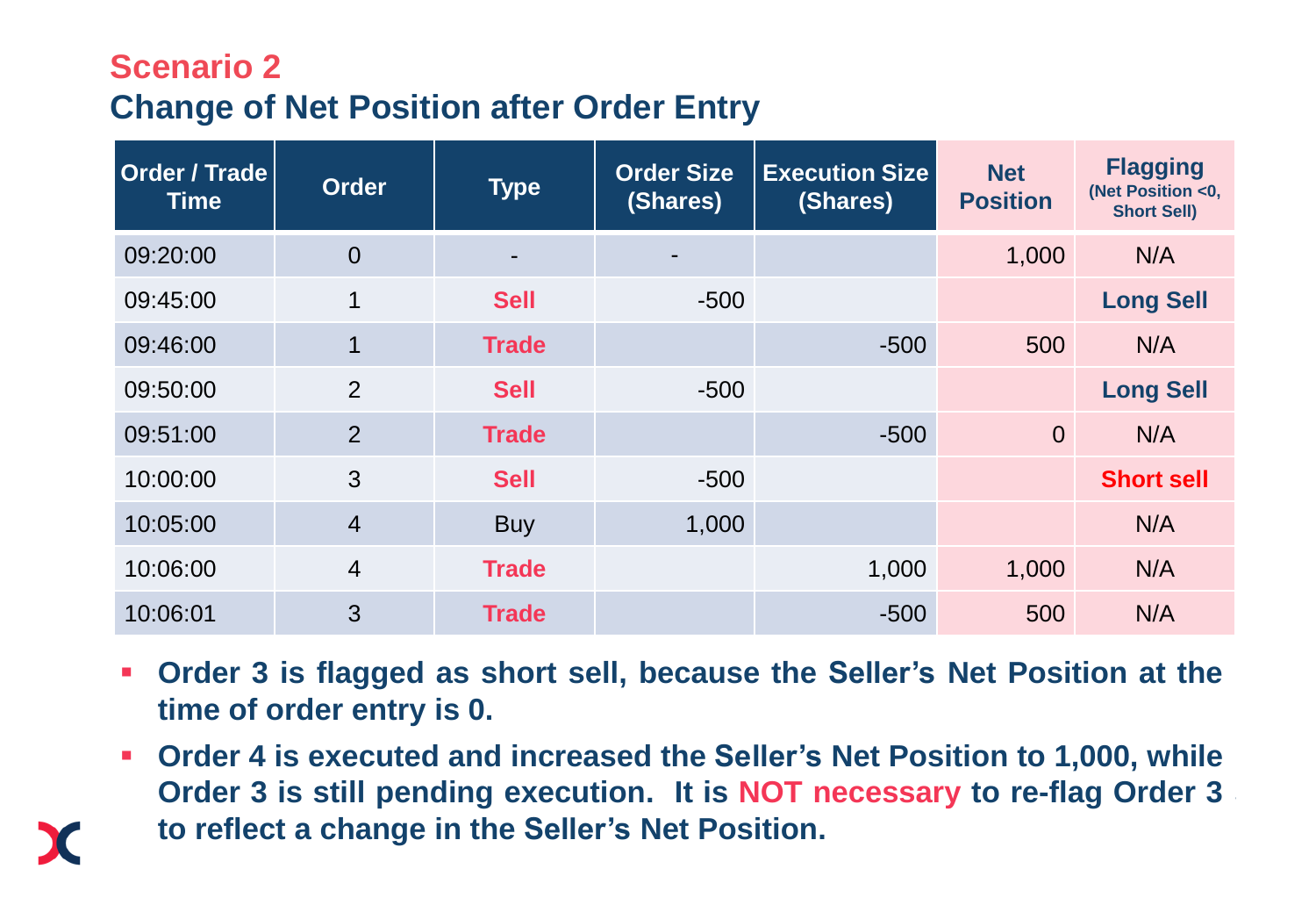## **Scenario 2 Change of Net Position after Order Entry (cont'd)**

 **Note that where Order 3 is modified or cancelled while pending for execution:**

| <b>Modification /</b><br><b>Cancellation</b>             | <b>Order</b><br><b>Status</b> | <b>Need to Flag or Re-flag</b>                                                                                           |
|----------------------------------------------------------|-------------------------------|--------------------------------------------------------------------------------------------------------------------------|
| Decrease order size                                      | <b>Remain as</b><br>Order 3   | No need to re-flag.                                                                                                      |
| Increase order size                                      | <b>New Order</b>              | Yes. The New Order must be flagged according<br>to the Seller's Net Position at the time of order<br><i>modification</i> |
| <b>Change price of</b><br>Order <sub>3</sub>             | <b>New Order</b>              | Yes. The New Order must be flagged according<br>to the Seller's Net Position at the time of order<br>modification.       |
| <b>Cancel Order 3 and</b><br>replace with a new<br>order | <b>New Order</b>              | Yes. The New Order must be flagged according<br>to the Seller's Net Position at the time of order<br>placing.            |

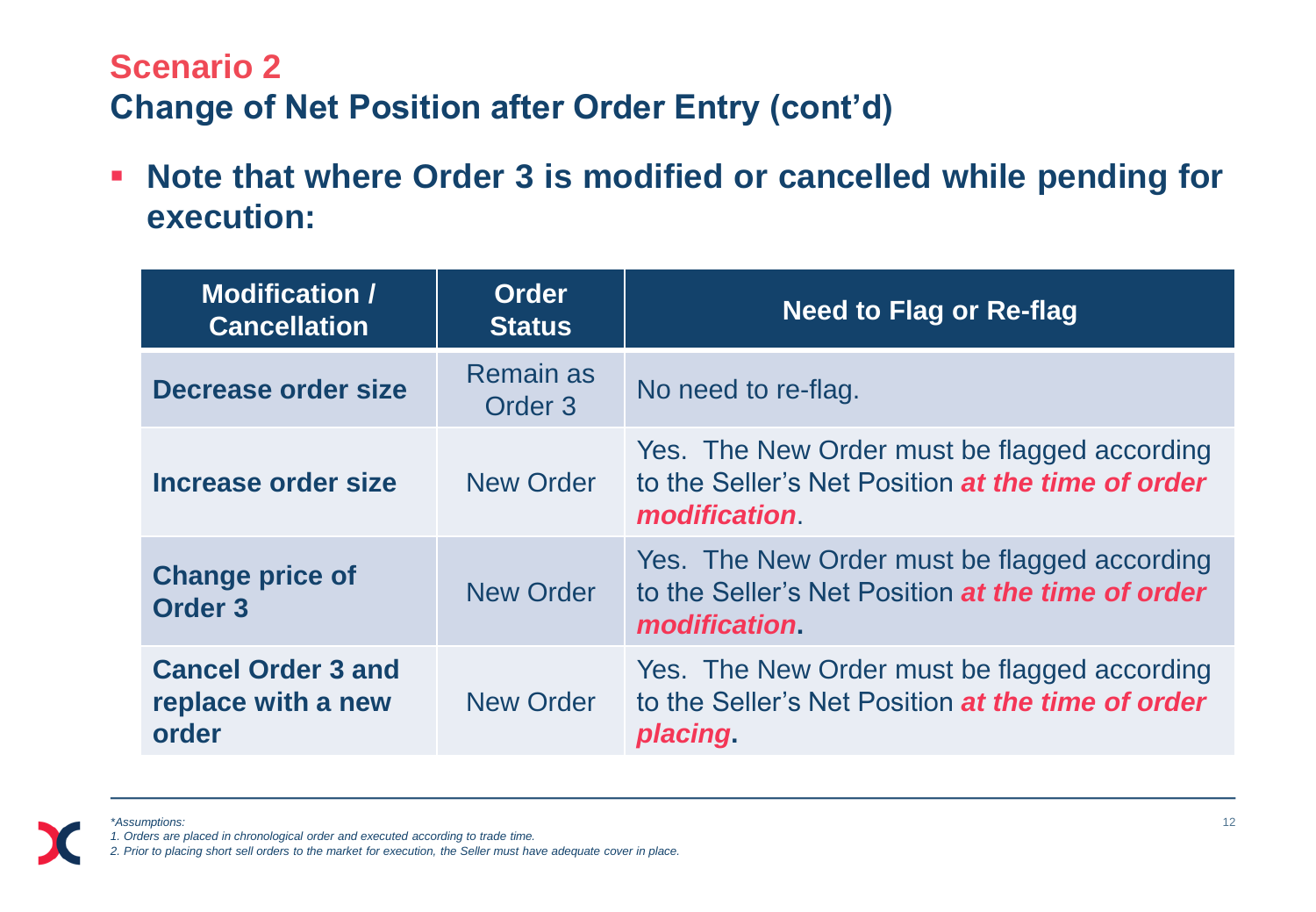## **Scenario 3 Placing a More Competitive Sell Order**

| Order /<br><b>Trade Time</b> | <b>Order</b>   | <b>Buy/Sell</b> | <b>Order Size</b><br>(Shares) | <b>Execution</b><br><b>Size</b><br>(Shares) | <b>Net</b><br><b>Position</b> | <b>Flagging</b><br>(Net Position <0,<br><b>Short Sell)</b> |
|------------------------------|----------------|-----------------|-------------------------------|---------------------------------------------|-------------------------------|------------------------------------------------------------|
| 09:20:00                     | $\overline{0}$ |                 |                               |                                             | 1,000                         | N/A                                                        |
| 09:45:00                     | $\mathbf 1$    | <b>Sell</b>     | $-500@$50$                    |                                             |                               | <b>Long Sell</b>                                           |
| 09:46:00                     |                | <b>Trade</b>    |                               | $-500@$50$                                  | 500                           | N/A                                                        |
| 09:50:00                     | $\overline{2}$ | <b>Sell</b>     | $-500@$50$                    |                                             |                               | <b>Long Sell</b>                                           |
| 10:00:00                     | 3              | <b>Sell</b>     | $-500@$51$                    |                                             |                               | <b>Short Sell</b>                                          |
| 10:05:00                     | 4              | <b>Sell</b>     | $-500@$49$                    |                                             |                               | <b>Short Sell</b>                                          |

- **Order 2 is entered to sell an amount of shares equal to the Seller's Net Long Position of 500. Any subsequent orders to sell (i.e. Order 3 and Order 4) should be flagged as short sell.**
	- **Although Order 2 is pending execution, it is presumed to decrease the Seller's Net Long Position to 0.**
	- **Although Order 4 is placed with a more competitive price and is more likely to be executed than Order 2, it is NOT necessary to amend the flagging of Order 2 and Order 4 based on their possibility of execution.**

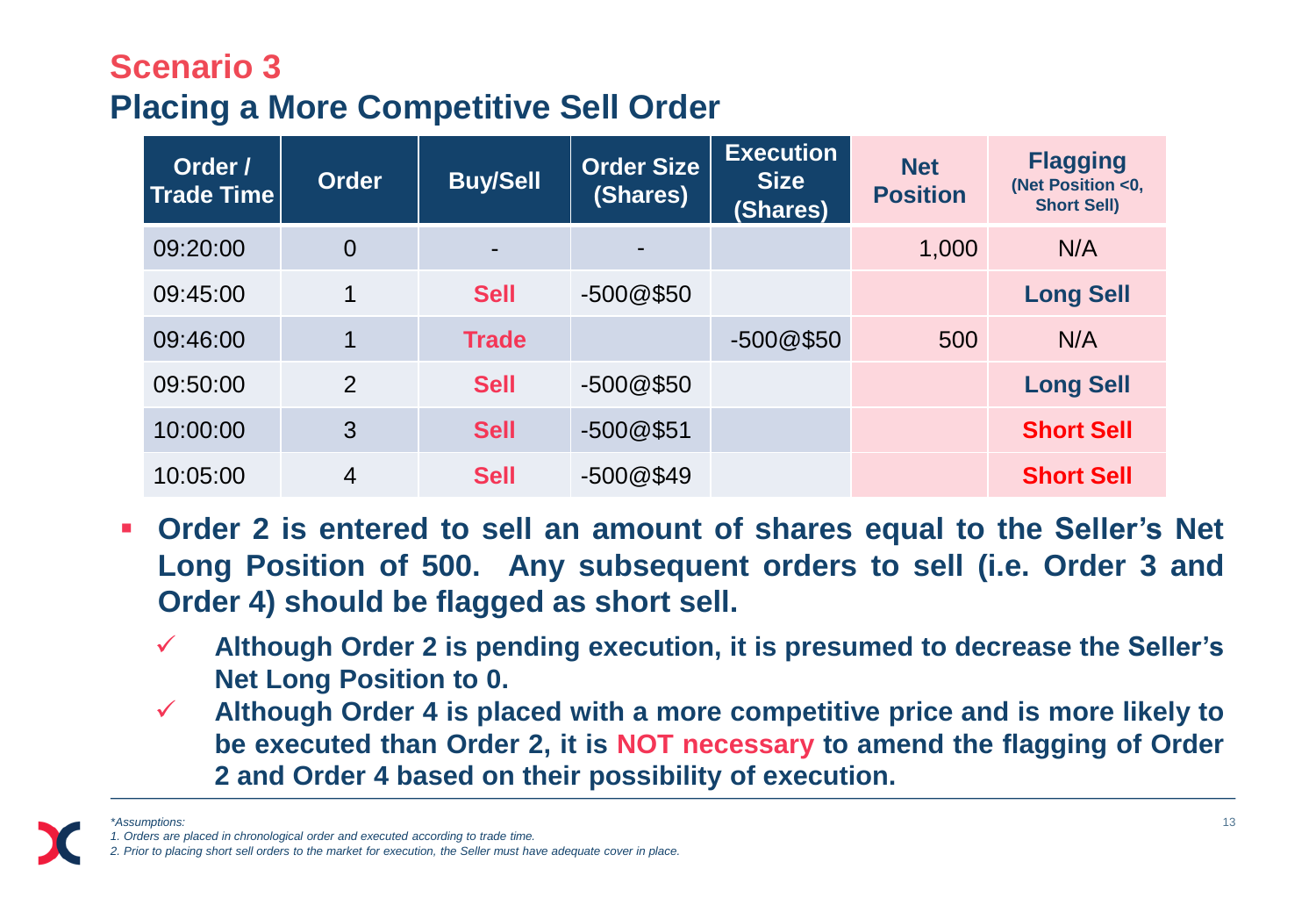## **Scenario 4 Partial Sale (1)**

| Order /<br>Trade Time | <b>Order</b> | <b>Buy/Sell</b> | <b>Order Size</b><br>(Shares) | <b>Execution</b><br><b>Size</b><br>(Shares) | <b>Net</b><br><b>Position</b> | <b>Flagging</b><br>(Net Position <0,<br><b>Short Sell)</b> |
|-----------------------|--------------|-----------------|-------------------------------|---------------------------------------------|-------------------------------|------------------------------------------------------------|
| 09:20:00              | 0            | -               | $\blacksquare$                |                                             | 90                            | N/A                                                        |
| 09:45:00              |              | <b>Sell</b>     | $-90$                         |                                             |                               | <b>Long Sell</b>                                           |
| 09:46:00              | $\Omega$     | <b>Sell</b>     | $-10$                         |                                             |                               | <b>Short Sell</b>                                          |

- **The Seller has a Net Position of 90 shares, but wishes to sell a total of 100 shares.**
- **The Seller can place 2 orders:**
	- **Order 1 for 90 shares can be sold long, and**
	- **Order 2 for the remaining 10 shares must be flagged as short sell.**

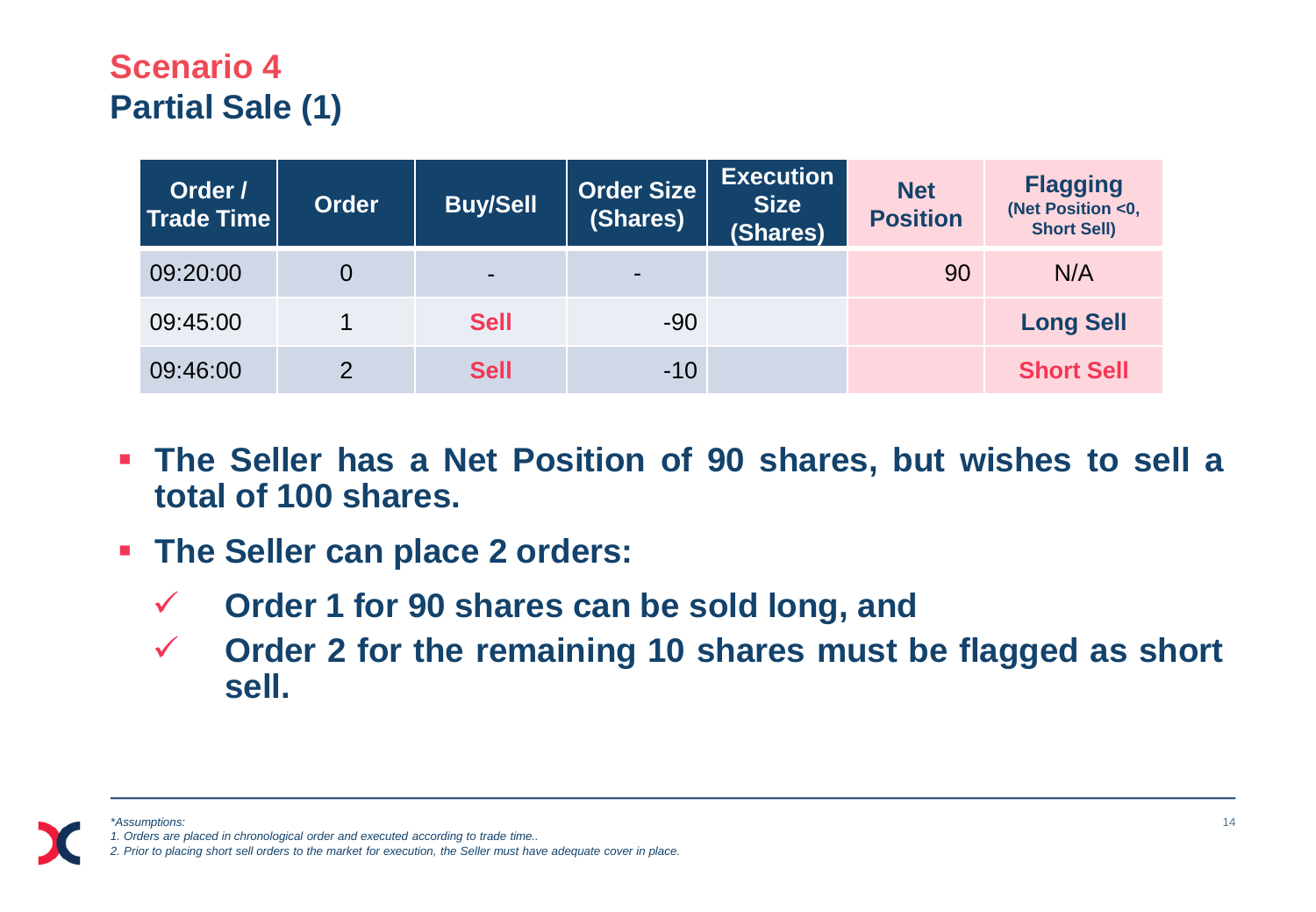## **Scenario 4 Partial Sale (2)**

| Order /<br><b>Trade Time</b> | <b>Order</b>   | <b>Buy/Sell</b>                         | <b>Order Size</b><br>(Shares) | <b>Execution</b><br><b>Size</b><br>(Shares)         | <b>Net Position</b>                          | <b>Flagging</b><br>(Net Position <0,<br><b>Short Sell)</b> |
|------------------------------|----------------|-----------------------------------------|-------------------------------|-----------------------------------------------------|----------------------------------------------|------------------------------------------------------------|
| 09:20:00                     | $\overline{0}$ | $\blacksquare$                          |                               |                                                     | 90                                           | N/A                                                        |
| 09:45:00                     | 1              | <b>Sell</b>                             | $-100$                        |                                                     |                                              | <b>Short Sell</b>                                          |
| 09:46:00<br>.<br>09:50:00    | 1              | <b>10 Trades</b><br>(10 shares<br>each) |                               | 10<br>-10<br>$\sim$ $\sim$ $\sim$<br>$-10$<br>$-10$ | 90<br>80<br>$\cdots$<br>10<br>$\overline{0}$ | N/A                                                        |

- **Even if the Seller has a long inventory of 90 shares and borrowed 10 shares, it is NOT acceptable for the Seller to place one short sell order (Order 1) of 100 shares.**
- **This flagging method is not acceptable as the short selling turnover will be inflated and the market will be misled.**